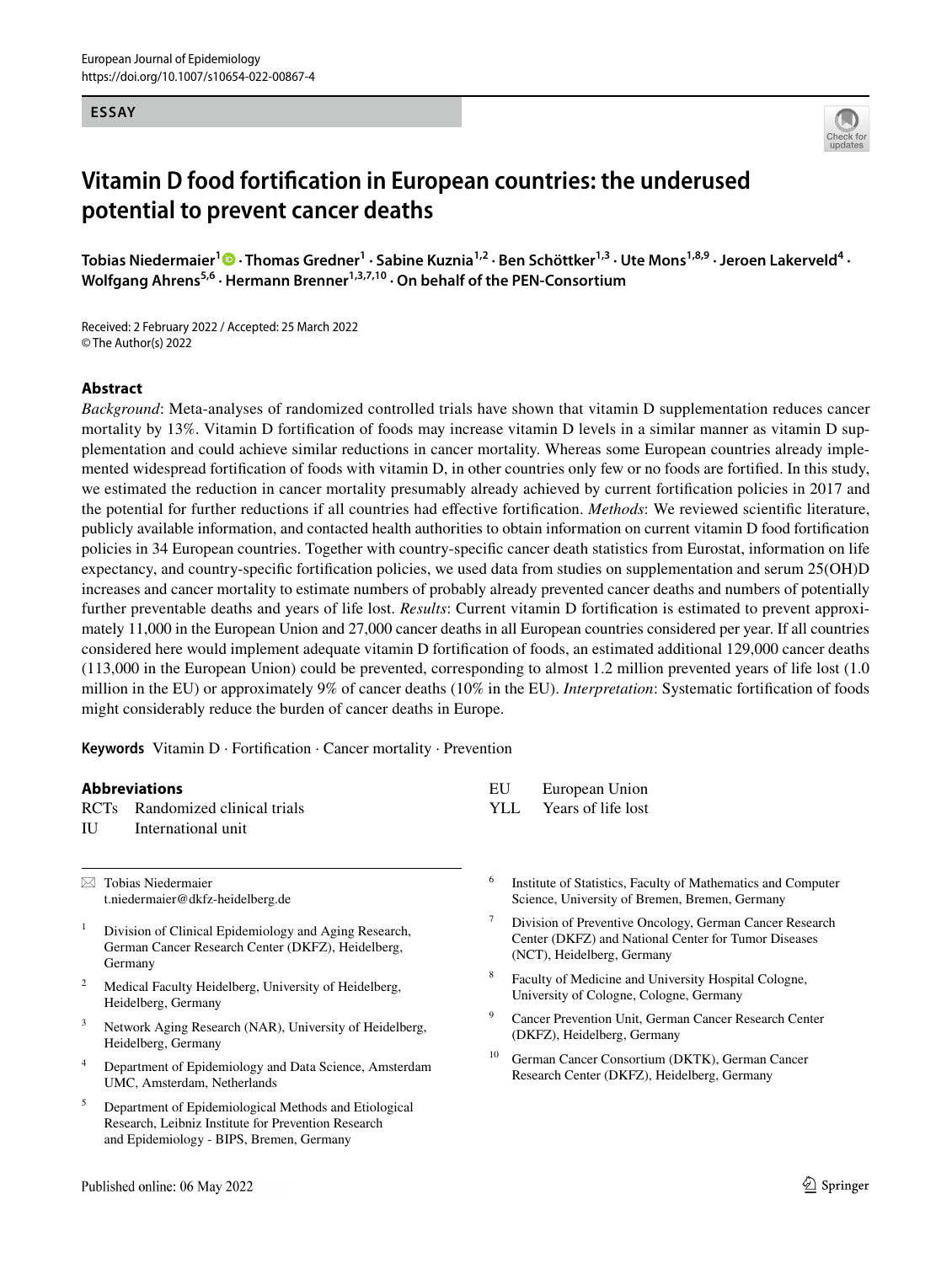# **Introduction**

Vitamin D is an essential hormone for bone metabolism [[1\]](#page-9-0) and involved in many other physiological processes. Recent meta-analyses of randomized clinical trials (RCTs) have rather consistently shown that daily supplementation with vitamin D (with 400–2000 international units (IU) per day) lowers cancer mortality (but not cancer incidence) by approximately 13% in older adults [\[2\]](#page-9-1), even though individual studies failed to reach statistical signifcance. In line with this, meta-analyses of observational studies found better survival in cancer patients for a number of cancers, including colorectal, breast, prostate, and pancreatic cancer [[3](#page-9-2)]. Possible mechanisms include increased apoptosis, antiproliferative efects, and immune modulation [[4\]](#page-9-3), as well as involvement in angiogenesis and metastasis [[5\]](#page-9-4). The only study that did not fnd a decrease in cancer mortality was conducted in New Zealand, where UV radiation is stronger  $[6]$  and vitamin D deficiency is uncommon [[7\]](#page-9-6), especially when compared to Germany [[8\]](#page-9-7) or other European countries [\[9\]](#page-9-8).

Prevalence of vitamin D insufficiency and deficiency is high in European countries, particularly in the older population and non-western immigrants [\[10\]](#page-9-9), and is highest in winter and spring due to insufficient vitamin D production in the skin under sun exposure during the winter months. Contrary to expectations, vitamin D deficiency is also highly prevalent in Southern European countries, despite abundant sunshine [[11](#page-9-10)]. Although vitamin D supplementation is widely recommended and practiced to prevent rickets among newborns and infants [\[12](#page-9-11)], recommendations on vitamin D supplementation among older adults are inconsistent across countries [\[13\]](#page-9-12), and only a small fraction of the population takes vitamin D supplements regularly. For example, according to data from the UK Biobank, approximately 4% of adults in the UK reported vitamin D intake from supplements [[14](#page-9-13)]. In Germany, approximately 82% of men and 91% of women do not reach the recommended daily intake of vitamin D [\[15\]](#page-9-14). Even among those taking supplements, it is unclear if they ingest adequate amounts of vitamin D. For example, common over-the-counter multivitamin products for children [\[16\]](#page-9-15) and adults typically contain insufficient amounts of vitamin D.

An alternative and comparably effective [[17](#page-9-16)] way of enhancing vitamin D status is fortifcation of foods with vitamin D. Various European countries already have policies to fortify several food groups to some extent (see Table [1](#page-2-0)). Fortifcation is systematically used in Finland and the UK, and less comprehensively also e.g. in Iceland, Sweden, and Ireland. To our knowledge, no other European country systematically fortifes foods with vitamin D, even though voluntary fortifcation is in principle allowed

(but rarely done) in several other countries, including Germany, Denmark, Austria, and Switzerland.

In this study, we estimated the cancer mortality reduction already achieved by current fortifcation policies and the potential for further reductions if all countries had adequate fortifcation.

# **Methods**

We selected 2017 as reference year for our calculations, because it was the latest year with Eurostat data on cancer mortality available at the time of analysis.

# **Vitamin D food fortifcation policies in European countries**

Information on fortifcation policies was obtained from various sources, including information published in recent scientifc articles, web pages of health authorities, and via e-mail requests in English language to health authorities of the respective countries between August and October 2020. The email addresses were identifed with the help of Europe Direct [[18\]](#page-9-17). As European countries ("Europe"), we included all EU countries plus European non-EU countries with available Eurostat data on cancer mortality (see Table [2\)](#page-3-0). Food fortifcation is not prohibited by laws or regulations of the European Union (EU), as long as certain requirements are fulflled, such as minimum and maximum amounts of nutrients added [[19\]](#page-9-18). Also, it is possible that the extent of food fortifcation changes over time—also in the absence of clear fortifcation policies—which makes up-to-date summaries difficult.

Nevertheless, with the exception of one country (Latvia) contributing less than 0.04% to the annual number of cancer deaths in Europe  $(< 0.06\%$  in the EU), we were able to assign all countries to one of the following categories based on the extent of food fortifcation currently employed:

++ Mandatory fortifcation with adequate amounts covering an adequate range (four or more commonly consumed foods) of products;

+ Wide-spread voluntary fortification but with insufficient amounts or adequate mandatory fortifcation of too few products;

o Insufficient mandatory fortification plus some voluntary fortifcation,

−No mandatory fortifcation but some voluntary fortifcation of foods;

−−No mandatory fortifcation and almost no voluntary fortifcation of foods.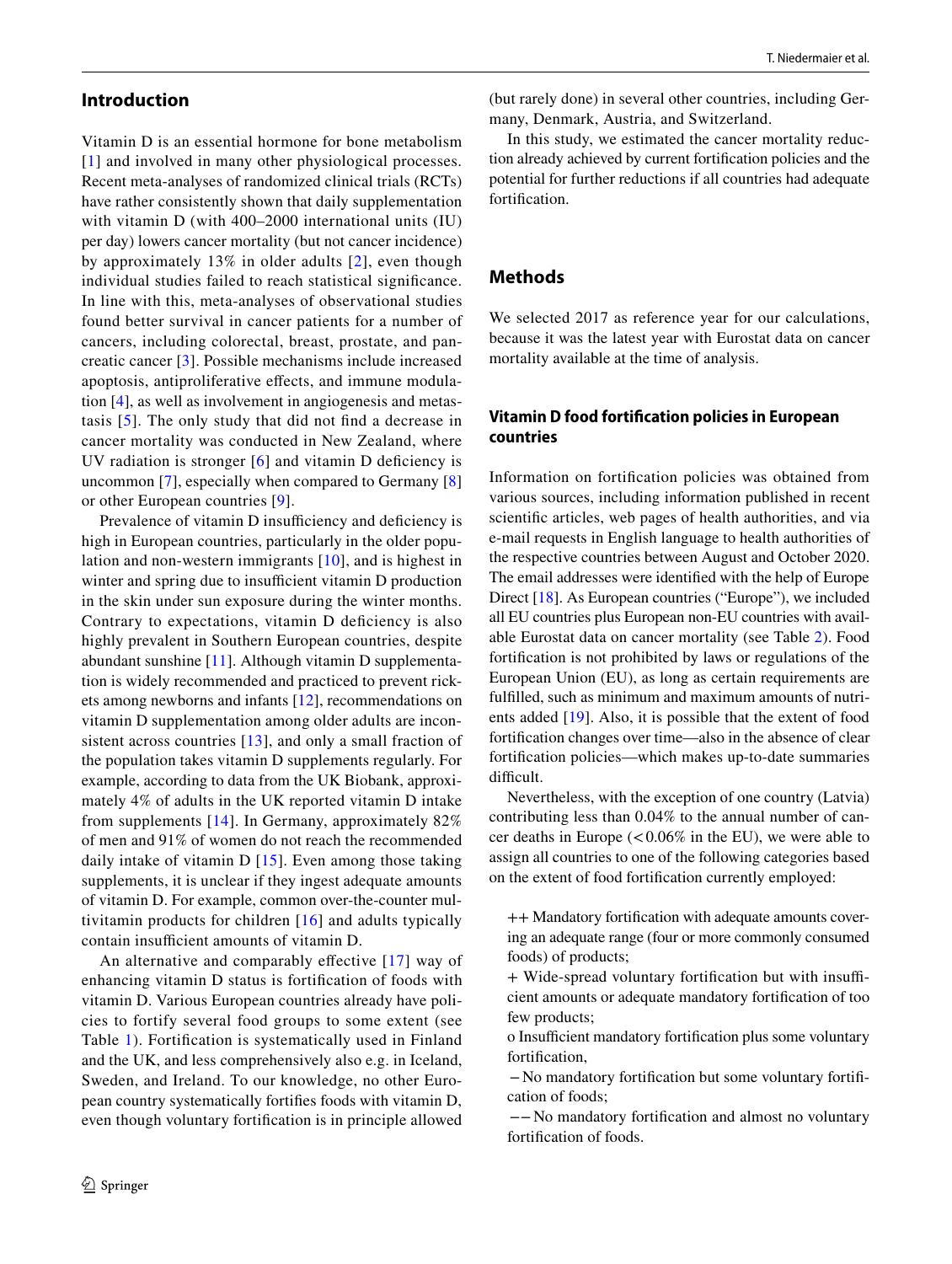<span id="page-2-0"></span>

| <b>Table 1</b> Overview of vitamin D fortification policies in European countries |  |
|-----------------------------------------------------------------------------------|--|
|-----------------------------------------------------------------------------------|--|

| Country                                                    | Fortification policy/description                                                                                                                                                                                                                                                                                                                                                  | Ref.              | Cat                     |
|------------------------------------------------------------|-----------------------------------------------------------------------------------------------------------------------------------------------------------------------------------------------------------------------------------------------------------------------------------------------------------------------------------------------------------------------------------|-------------------|-------------------------|
| Countries of the European Union (27 countries)             |                                                                                                                                                                                                                                                                                                                                                                                   |                   |                         |
| Austria                                                    | No mandatory fortification                                                                                                                                                                                                                                                                                                                                                        | $[46]$            |                         |
| Belgium                                                    | Mandatory: Margarines and spreadable fats (6–7.5 µg/100 g), voluntary: milk, dairy drinks, milk<br>substitutes, cereals, biscuits, fruit juices, lemonades, cocoa powder, weight-loss products                                                                                                                                                                                    | $[47]$            |                         |
| Bulgaria                                                   | "Vitamin D food fortification is not mandatory () and there is virtually no fortified foodstuff on the<br>market. Fish consumption is also low and we can assume that for the majority of the population the<br>alimentary vitamin D intake is generally scarce."                                                                                                                 | $[48]$            |                         |
| Croatia                                                    | " $(\ldots)$ despite the fact that the margarines are vitamin D fortified and some fortified dairy products are<br>available, none of them contributes to [a] high vitamin D share in the diet."                                                                                                                                                                                  | $[49]$            |                         |
| Cyprus                                                     | No mandatory fortification (corr. with Cypriotic Public Health Authority, Sept. 21, 2020)                                                                                                                                                                                                                                                                                         |                   |                         |
| Czech Republic                                             | "Moreover, there is no mandatory and only minimal voluntary vitamin D food fortification in the<br>Czech Republic."                                                                                                                                                                                                                                                               | [50]              |                         |
| Denmark                                                    | Allowed, not mandatory, rarely done                                                                                                                                                                                                                                                                                                                                               | $\left[51\right]$ |                         |
| Estonia                                                    | Allowed but not mandatory                                                                                                                                                                                                                                                                                                                                                         | $\left[52\right]$ |                         |
| Finland                                                    | Mass fortification of milk, margarine/fat spread; fortification of selected brands for yoghurt, orange<br>juice, plant-based milk, bread, cereals <sup>1</sup>                                                                                                                                                                                                                    | $\left[53\right]$ | $^{++}$                 |
| France                                                     | Allowed but not mandatory                                                                                                                                                                                                                                                                                                                                                         | $\left[54\right]$ |                         |
| Germany                                                    | No mandatory fortification + previously largely not allowed                                                                                                                                                                                                                                                                                                                       | [26]              |                         |
| Greece                                                     | No fortification policy                                                                                                                                                                                                                                                                                                                                                           | $\left[55\right]$ |                         |
| Hungary                                                    | "Because the typical Hungarian diet contains little vitamin D and food is not fortified, the vast major-<br>ity of vitamin D is formed in the skin by ultraviolet-B (UVB) radiation."                                                                                                                                                                                             | $\left[56\right]$ |                         |
| Ireland                                                    | Voluntary fortification of milk ( $\sim$ 160 IU/200 ml) and cereals ( $\sim$ 118 IU/35 g), mandatory fortification<br>of margarine                                                                                                                                                                                                                                                | [57, 58]          | $\overline{\mathbf{O}}$ |
| Italy                                                      | "() lack of appropriate fortification and supplementation of foods."                                                                                                                                                                                                                                                                                                              | [59]              |                         |
| Lithuania                                                  | No fortification (corr. with Ministry of Health, Sept. 14, 2020)                                                                                                                                                                                                                                                                                                                  |                   |                         |
| Luxembourg                                                 | No fortification (corr. with Ministry of Health, Oct. 20, 2020)                                                                                                                                                                                                                                                                                                                   |                   |                         |
| Malta                                                      | No fortification policy; fortified yoghurt for children available (corr. with Maria Bonnici, Jan. 25,<br>2021). Since 2021 also fortified milk is available [60]                                                                                                                                                                                                                  |                   |                         |
| The Netherlands                                            | No mandatory fortification; voluntary fortification previously allowed only for certain fats and oils, no<br>more than $0.075 \mu g/g[61]$ , now apparently also some cereals, dairy products and drinks are fortified<br>with 30-650 IU/100 g [62]                                                                                                                               | [61, 62]          |                         |
| Poland                                                     | No fortification (except milk formulas for infants and toddlers)                                                                                                                                                                                                                                                                                                                  | [63]              |                         |
| Portugal                                                   | No fortification policy/no mandatory fortification, but some fortified foods such as yoghurts, milk,<br>breakfast cereals, etc. are available in the market                                                                                                                                                                                                                       | [64, 65]          |                         |
| Spain                                                      | Fortification is voluntary for all foods except for infant formulas and infant cereals. Moreover, $(\ldots)$<br>there is a tendency to fortify skimmed and semi-skimmed milks with vitamin D to reach the initial<br>levels of whole milk; in addition, some commercial products are fortified with vitamin D such as<br>biscuits, yoghurt, margarine, cheese, cereals and juices | [66]              |                         |
| Romania                                                    | "In Romania dietary sources of vitamin D are scarce and there is no fortification of food with vitamin<br>$D$ ."                                                                                                                                                                                                                                                                  | [67]              |                         |
| Slovakia                                                   | No special legislation concerning fortification (vitamin D may be voluntary added to foods) (corr.<br>with Slovakian Public Health Authority, Sept. 22, 2020)                                                                                                                                                                                                                     |                   |                         |
| Slovenia                                                   | "() dairy and other food products are generally not fortified with vitamin D ()."                                                                                                                                                                                                                                                                                                 | [68]              |                         |
| Sweden                                                     | Low-fat milk, fermented milk products, margarine                                                                                                                                                                                                                                                                                                                                  | [69]              | $\pm$                   |
| Non-EU countries with<br>available data (6 coun-<br>tries) |                                                                                                                                                                                                                                                                                                                                                                                   |                   |                         |
| Iceland                                                    | Low-fat milk, some imported foods (vegetable oils and cereals)                                                                                                                                                                                                                                                                                                                    | [70]              | $^+$                    |
| Norway                                                     | Largely prohibited, but voluntary fortification of extra low-fat milk and relatively high intake of cod<br>liver oil and fish oil supplements                                                                                                                                                                                                                                     | $[71 - 73]$       | $\overline{+}$          |
| Serbia                                                     | No fortification policy                                                                                                                                                                                                                                                                                                                                                           | [74]              |                         |
| Switzerland                                                | No mandatory fortification                                                                                                                                                                                                                                                                                                                                                        | $[46]$            |                         |
| Turkey                                                     | "25(OH)D fortified foods are not common in markets and their prices are higher when compared to<br>the similar group of foods."                                                                                                                                                                                                                                                   | [75]              |                         |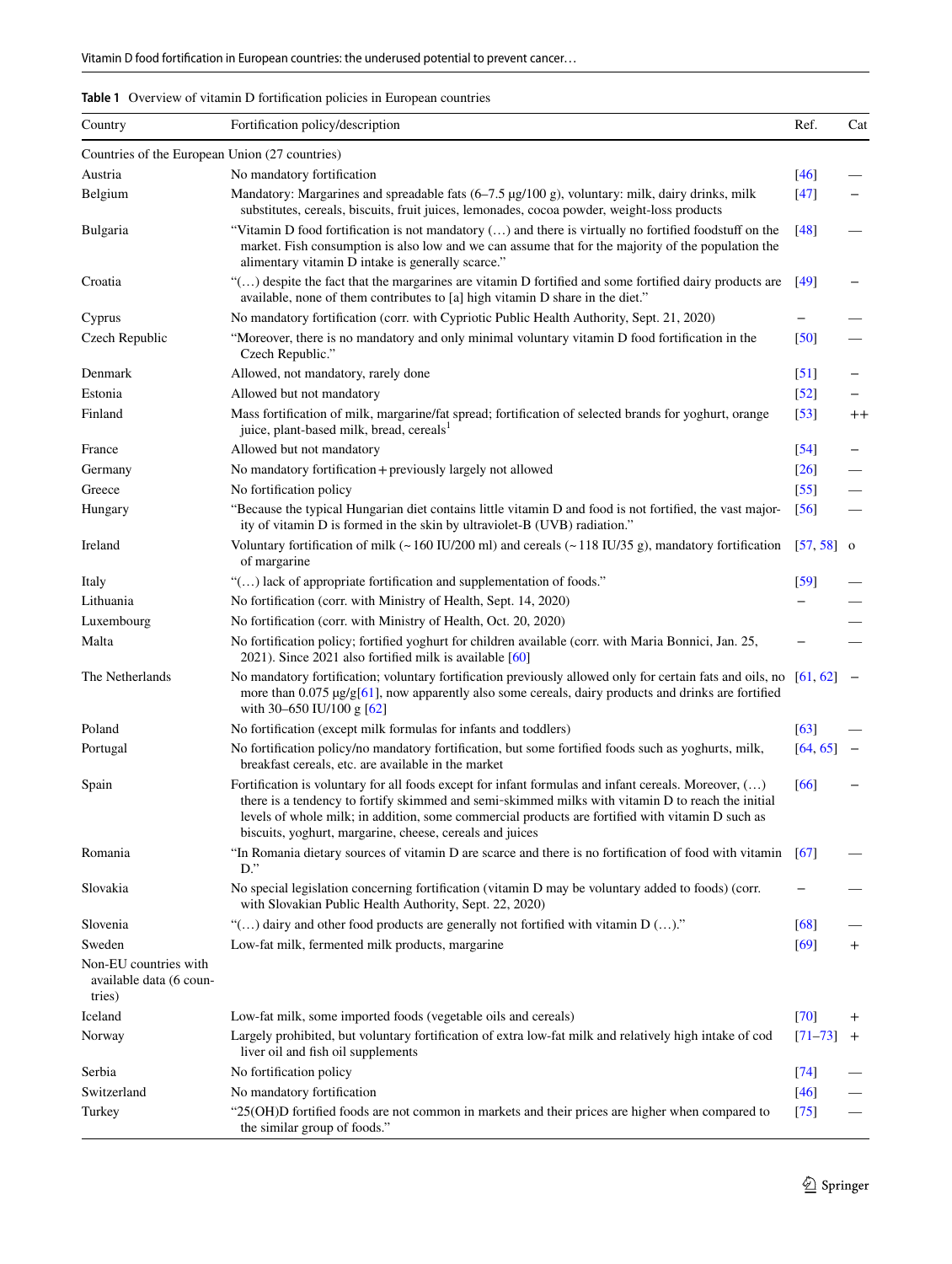**Table 1** (continued) Country **Fortification policy/description Fortification policy/description** Ref. Cat UK Margarine (not less than 7.05 µg and not more than 8.82 µg of vitamin D), infant formula and foods intended for use in energy-restricted diets, bread (200 IU/100 g), orange beverage (1000 IU/240 ml)  $[62]$  ++

*IU* international units; *Ref.* reference; *Corr.* correspondence; *Cat.* categorization into fortification level: ++: mandatory fortification with adequate amounts covering adequate range of products; +: wide-spread voluntary fortification but with insufficient amounts or adequate mandatory fortification but with too few products, or other wide-spread sources of vitamin D intake; o: insufficient mandatory fortification plus some voluntary fortifcation,−: no mandatory fortifcation but commonly some voluntary fortifcation of foods; —: no mandatory fortifcation and in practice also almost no voluntary fortification of foods.;  $-$ ?: unknown, supposedly no fortification. <sup>1</sup>Amounts of vitamin D in fortified foods might, however, still be inadequate especially during the winter months, with daily uptakes from fortified foods of  $\sim$  330–440 IU/day [[76](#page-11-14)]. Note: no information could be obtained for Latvia, which was assumed to have no fortifcation. European countries not considered because of missing Eurostat data on cancer deaths (sorted by population size): Ukraine, Belarus, Moldova, Bosnia, Albania, Kosovo, Montenegro, Monaco, Liechtenstein, San Marino, Vatican City

<span id="page-3-0"></span>**Table 2** Numbers of cancer deaths in 2017 by age group and sex in Europe and in the European Union according to Eurostat [[24](#page-9-24)]

| Age       | Men                                       | Women   | Total     |  |
|-----------|-------------------------------------------|---------|-----------|--|
| Europe    |                                           |         |           |  |
| $50 - 54$ | 26,677                                    | 23,432  | 58,006    |  |
| $55 - 59$ | 58,103                                    | 40,518  | 95,977    |  |
| $60 - 64$ | 88,045                                    | 55,865  | 143,006   |  |
| $65 - 69$ | 115,234                                   | 72,338  | 186,114   |  |
| $70 - 74$ | 118,721                                   | 77,664  | 201,641   |  |
| $75 - 79$ | 132,024                                   | 93,660  | 223,778   |  |
| $80 - 84$ | 121,166                                   | 97,664  | 218,687   |  |
| $85 - 89$ | 85,163                                    | 83,154  | 169,457   |  |
| $90 - 94$ | 34,177                                    | 45,080  | 80,262    |  |
| > 95      | 6,720                                     | 12,499  | 21,061    |  |
| Sum       | 791,543                                   | 605,299 | 1,397,989 |  |
|           | European Union (excluding United Kingdom) |         |           |  |
| $50 - 54$ | 24,007                                    | 20,514  | 45,547    |  |
| $55 - 59$ | 46,329                                    | 32,252  | 78,581    |  |
| $60 - 64$ | 69,990                                    | 44,758  | 114,748   |  |
| $65 - 69$ | 91,351                                    | 57,168  | 148,519   |  |
| $70 - 74$ | 93,904                                    | 60,802  | 154,706   |  |
| $75 - 79$ | 106,756                                   | 75,058  | 181,814   |  |
| $80 - 84$ | 97,488                                    | 79,403  | 176,891   |  |
| $85 - 89$ | 69,110                                    | 68,238  | 137,348   |  |
| $90 - 94$ | 27,022                                    | 37,229  | 64,251    |  |
| > 95      | 5,191                                     | 10,079  | 15,270    |  |
| Sum       | 631,889                                   | 485,786 | 1,117,675 |  |

Data available from: [https://ec.europa.eu/eurostat/data/datab](https://ec.europa.eu/eurostat/data/database) [ase](https://ec.europa.eu/eurostat/data/database)→Database by themes→Population and social conditions→Health (hlth)→Causes of death (hlth\_cdeath)→General mortality (hlth\_cd\_gmor)→Causes of death—deaths by country of residence and occurrence (hlth\_cd\_aro)

For Latvia, we assumed that no fortifcation was used in 2017 because we did not fnd any evidence for a fortifcation policy in Latvia. Efects of fortifcation on cancer mortality have not been studied previously. However, it has been demonstrated that food fortifcation can elevate serum 25(OH)D levels to an extent comparable to supplementation of  $\sim$  400 IU per day [[17\]](#page-9-16), for which cancer mortality reductions by 11% have been found [[20](#page-9-20)]. Furthermore, dose–response relations between intake of vitamin D fortifed food and serum 25(OH)D concentrations have been demonstrated [[21](#page-9-21)]. We thus imputed expected effects of fortifcation policies based on the 11% cancer mortality reduction observed in an RCT with daily supplementation of 400 IU [\[20\]](#page-9-20). We assumed a proportionally reduced efect size for lower doses, depending on the currently employed extent of fortifcation. Currently achieved reduction of cancer mortality by vitamin D fortifcation was assumed to be 9, 7, 5.5, 2, and 0%, and the complementary potential additional reduction by optimal vitamin D fortification was assumed to be  $2, 4, 5.5, 9$  and  $11\%$  for countries in food fortification categories  $++$ ,  $+, o, -$ , and  $--$ , respectively. Those are very conservative estimates and rather refect lower bounds of achievable efects, because they implicitly assume an achievable upper bound of 11% cancer mortality reduction. In fact, however, studies on supplementation demonstrated stronger reductions with higher daily doses, i.e. 11% with 400 IU [[20](#page-9-20)], 15% with 800 IU [[22\]](#page-9-22), and 17% with 2000 IU [[23](#page-9-23)]. Those efects were also achieved e.g. in the US and in the UK where foods were already fortifed. Also, we were rather conservative in assumptions regarding countries that already fortify foods, such as UK  $("++"$  even though only orange juice is strongly fortifed). Thus, actual efects of adequate fortifcation are expected to be stronger. To account for statistical uncertainty in the estimates of cancer mortality reduction, we carried out sensitivity analyses in which the proportionate cancer mortality reduction assumed in the various analyses was multiplied by the upper or lower bound of the corresponding 95% confdence interval in the meta-analysis of RCTs (21% or 4%, respectively), divided by the point estimate (13%) (2).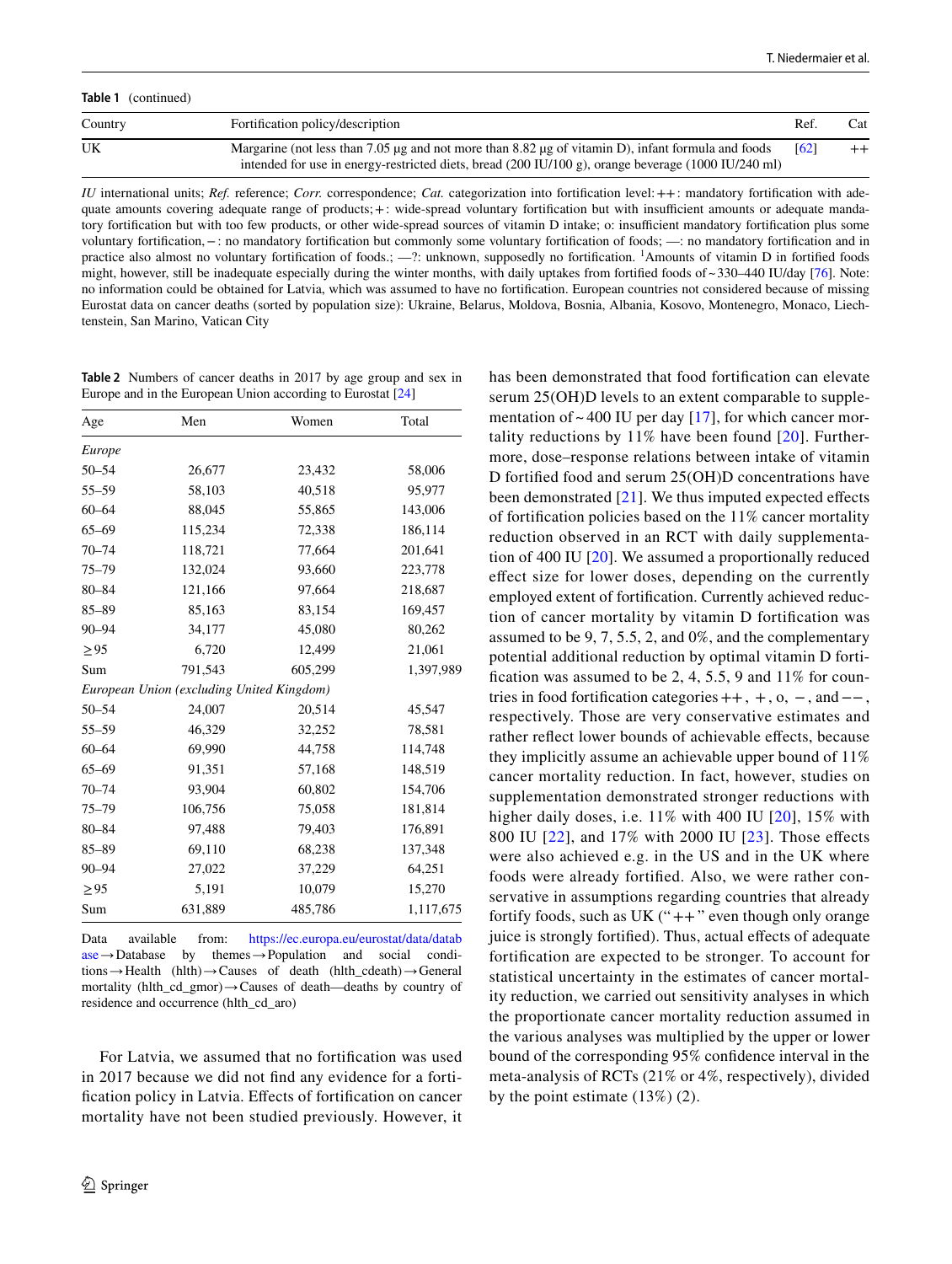#### **Cancer deaths in 2017 by country, age and sex**

Numbers of cancer deaths, stratifed by sex and in 5-year age groups, were taken from Eurostat [\[24\]](#page-9-24). The most recent year with data available for all countries at the time of analysis was 2017. Of note, cancer statistics were not available and thus not used from a few European countries, such as Ukraine and Moldova. These countries, accounting for less than 10% of the European population, were therefore not included in our analyses. We restricted our analyses to cancer deaths occurring above 50 years of age (approximately 95% of cancer deaths in Europe), because the evidence for cancer mortality reduction with vitamin D supplementation is based on RCTs among older adults [[20,](#page-9-20) [22,](#page-9-22) [23\]](#page-9-23).

#### **Life expectancies and years of life lost**

We extracted overall and sex-specifc life expectancies for the various countries from Eurostat and from the WHO (Global Health Observatory data repository) [\[25](#page-9-25)]. Life expectancy for men and women was averaged and not calculated by sex because sex-specifc information was not available for some countries and because reductions in cancer mortality with vitamin D supplementation had been reported only for men and women combined. Using the life expectancies and the midpoints of age intervals, we estimated the further life expectancy for each 5-year age interval. In age intervals exceeding the life expectancy, we assumed further 2 years of life expectancy. Years of life lost due to cancer deaths were calculated as the product of cancer deaths in a certain age group and further life expectancy for individuals of that age in the general population.

## **Cancer mortality reductions, prevented cancer deaths and years of life lost**

We estimated the cancer mortality reductions already achieved with current fortifcation policies (compared to no fortifcation), and further achievable cancer mortality reductions assuming comprehensive fortifcation in all countries. Depending on the extent of current food fortifcation, we estimated that cancer mortality could be further reduced by an additional 2–11%. This estimation was based on a previous study that found serum level increases with fortifcation for various foods to be comparable to supplementation with 400 IU [[17\]](#page-9-16), for which 11% mortality reduction have been demonstrated  $[20]$  $[20]$ . To account for the possibility that vitamin D supplement intake may have increased since the RCTs on supplementation and cancer mortality were conducted, we performed additional sensitivity analyses in which we assumed a by 10% lower efectiveness of fortifcation in reducing cancer mortality. Because our efect estimates were based on the RCTs which reported on (overall) cancer mortality reductions via vitamin D supplementation, we could not estimate cancer site-specifc efects. Preventable years of life lost (YLL) were estimated by frst calculating the diference between (country-specifc) life expectancy and age at cancer death and then multiplying those YLL with the assumed efect estimate of fortifcation (2–11%).

Based on the observed number of cancer deaths (ON), the expected number of cancer deaths without fortifcation was calculated as ON/(1–P) where P denotes the assumed current proportional reduction of cancer mortality (assumed to range from 0.00 to 0.09), and the number of already prevented cancer deaths was calculated as  $(ON/(1-P)) \times P$ . For example, if we assume that a country's current fortifcation policy has already reduced cancer mortality by  $2\% = 0.02$ , then the assumed number of deaths without fortifcation would be ON/0.98, and the number of already prevented cancer deaths would be  $(ON/0.98) \times 0.02$ . The proportion of further preventable cancer deaths was calculated as  $(ON/(1-P)) \times (0.11-P)$ , i.e. by multiplying ON/(1–P), the expected number of cancer deaths without fortifcation, with the remaining potential additional proportional reduction in cancer mortality by optimal fortifcation (0.11−P, assumed to range between 0.02 and 0.11). Fortification has already been implemented in the US and in the UK, and four out of fve RCTs included in the meta-analyses on the impact of vitamin D supplementation on cancer mortality were conducted in these two countries.

Calculations were done for EU countries (excluding the UK) and for a number of European non-EU countries reported on in Eurostat (Iceland, Norway, Serbia, Switzerland, Turkey, United Kingdom), hereafter referred to as "Europe" for simplicity. This defnition excludes countries for which Eurostat data were unavailable (Ukraine, Belarus, Moldova, Bosnia, Albania, Kosovo, Montenegro, Monaco, Liechtenstein, San Marino, Vatican City). All statistical analyses were done in R version 4.0.5.

#### **Results**

## **Vitamin D food fortifcation policies in European countries**

Vitamin D fortifcation policies for food are summarized in Table [1](#page-2-0). Overall, the vast majority of European countries did not appear to have policies in place to adequately fortify a relevant range of foods with vitamin D. Exceptions were Finland and the UK which fortify a number of commonly consumed foods with adequate amounts.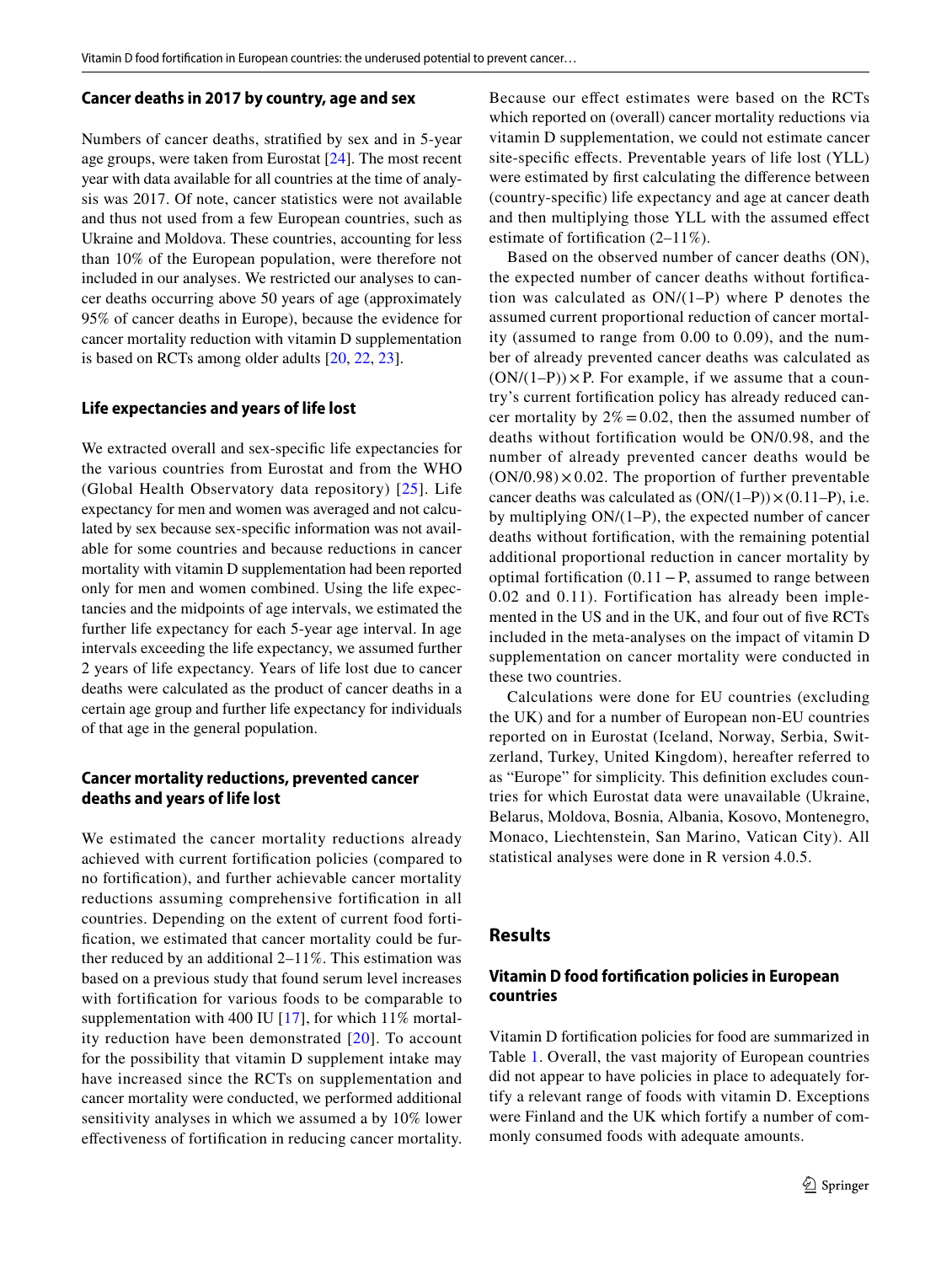#### **Cancer deaths in 2017 by age and sex**

Numbers of cancer deaths in Europe in 2017, stratifed by age and sex, are summarized in Table [2.](#page-3-0) Overall, approximately 1.4 million individuals aged>50 years died from cancer in Europe in 2017, thereof more men (approximately 792 million) than women (approximately 605 million). Overall, cancer caused 24% of all deaths. When focusing on the EU, the respective number for 2017 was approximately 1.1 million individuals (again 24% of all deaths), thereof 632,000 men and 486,000 women.

## **Life expectancies and years of life lost**

For the countries reported on in Eurostat (all EU countries plus most European non-EU countries), life-expectancies were extracted from Eurostat and WHO data. Life expectancies ranged from 70.9 years (Latvia) to 83.7 years (Switzerland) and were consistently higher among females (Supplementary Table 1). An estimated total of 12.6 million years of life were lost in the investigated countries due to cancer deaths in 2017.

# **Cancer mortality reductions, prevented cancer deaths and years of life lost**

We assumed achievable cancer mortality reductions by 2–11%, depending on the extent of current fortifcation. With these assumptions, a total of approximately 27,400 cancer deaths has presumably already been prevented in 2017 in Europe (thereof almost 11,000 in the EU excluding the UK), with the potential for prevention of further 129,000 cancer deaths (9% of cancer deaths), thereof 113,000 in the EU (10% of cancer deaths in the EU) if all countries used adequate fortifcation of foods with vitamin D like Finland (Table [3](#page-6-0)). This would correspond to approximately 1.2 million preventable years of life lost (approximately 1 million in the EU).

Sensitivity analyses assuming stronger or weaker cancer mortality reduction according to the upper and lower bound of the 95% confdence interval of the respective meta-analysis (2) suggested a wide plausible range for preventable cancer deaths in Europe (approximately 39,000–209,000) and the EU (approximately 34,000–182,000). Likewise, the plausible range for preventable years of life lost was wide (approximately 360,000–1.9 million in Europe, and 312,000–1.7 million in the EU).

In sensitivity analyses, we assumed that the proportion of individuals supplementing vitamin D increased by 10% since the RCTs on supplementation and cancer mortality were implemented, thus, no further mortality reduction would be achievable in these individuals. This would reduce our estimate to about 116,000 preventable cancer deaths in Europe (thereof about 102,000 in the EU) and to approximately 1 million preventable YLL (approximately 900,000 in the EU)*.* The lower and upper bounds of the plausible range of preventable cancer deaths and YLL would analogously be lower by 10% compared to the main scenario.

# **Discussion**

In this study, we frst evaluated the currently used potential of vitamin D food fortifcation for reducing cancer mortality in Europe. Next, we assessed the remaining potential if all countries employed policies comparable to Finland's by using widespread and adequate vitamin D fortifcation of foods. We estimated that approximately 27,000 cancer deaths were prevented by established fortifcation policies in 2017, with the potential to prevent an additional 129,000 cancer deaths by implementing vitamin D fortifcation to the optimal degree in all European countries. More widespread fortifcation of food could therefore reduce cancer mortality by approximately 10% and thus make a substantial contribution to lowering the burden of cancer mortality in Europe. Uncertainty of those estimations was large, though, as a result of the wide confdence intervals of the underlying studies on vitamin D supplementation and cancer mortality. Nevertheless, even the plausible lower bound of approximately 39,000 cancer deaths annually (34000 in the EU) and 360,000 years of life lost (3128,000 in the EU) being potentially preventable by vitamin D fortifcation of foods is non-negligible and this potential should be used.

It should be noted that our estimations were done for only one year (2017). Similar calculations could and should be done for more recent time periods as soon as more up-todate cancer mortality data become available, taking recent changes in fortifcation policies into account. For example, fortifcation was limited to margarine in Germany previously [[26\]](#page-9-19) but since recently, fortified milk and cereal-, soy-, or almond-based drinks are available. Due to demographic changes and the increasing proportion of elderly people in Europe, the preventive potential of food fortifcation is expected to increase in future decades.

Vitamin D supplementation is safe in reasonable doses and no side efects are expected at a daily intake of<3800 IU [\[27](#page-9-26)]. The tolerable upper intake level as defned by the European Food Safety Authority (EFSA) and the US Food and Nutrition Board of the Institute of Medicine (FNB/ IOM) is even higher, with 4000 IU/day [\[27](#page-9-26)], and even daily intake of 5000 IU in fortifed bread has been considered safe among nursing home residents [\[28](#page-9-27)]. Nevertheless, as vitamin D is fat-soluble and thus, can accumulate in the body, it is theoretically conceivable that some individuals may develop symptoms of hypervitaminosis D (hypercalcemia) such as excessive thirst and urination, fatigue, nausea,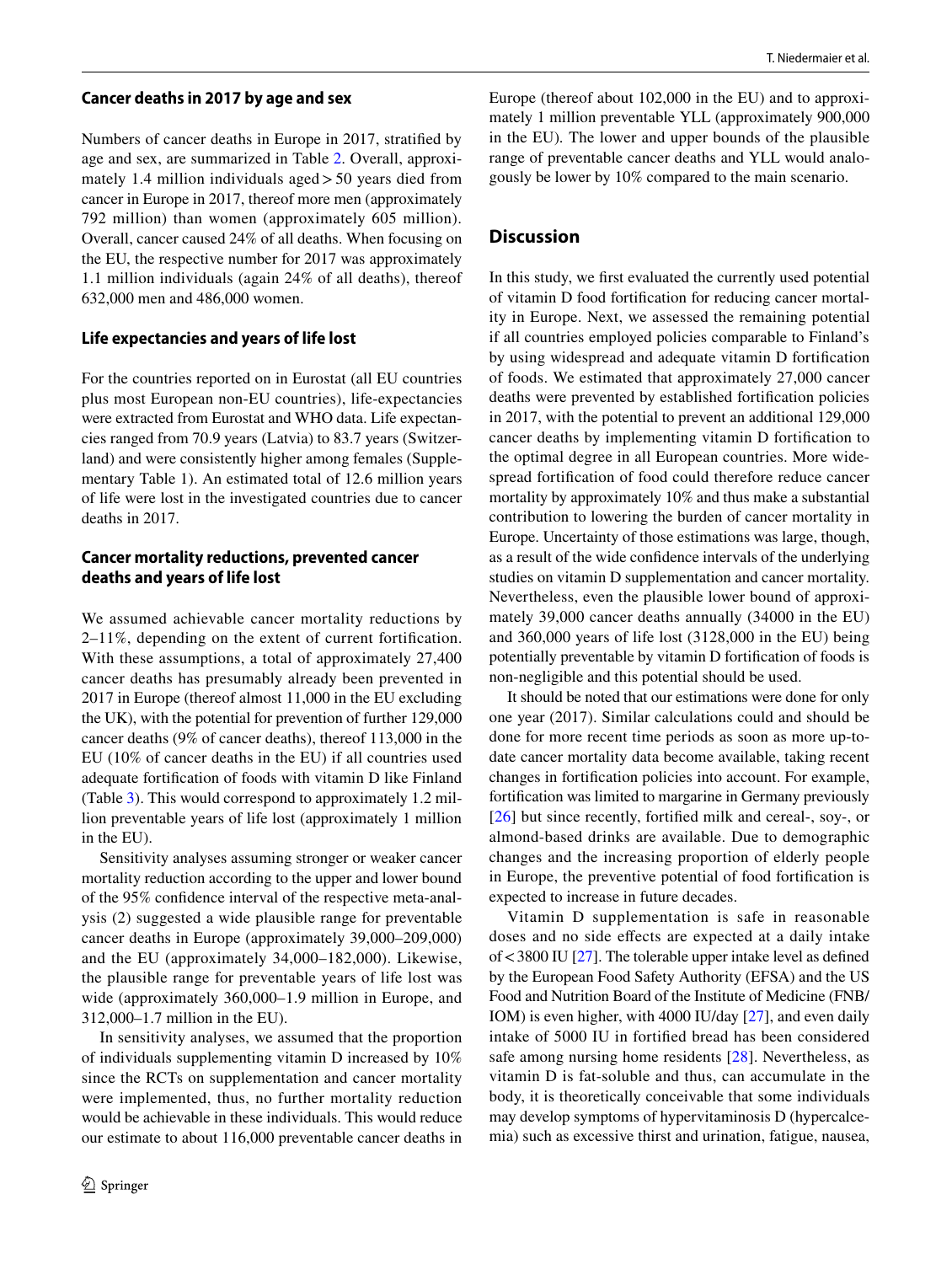| Country                    | Fortification<br>policy <sup>c</sup> | Annual cancer<br>deaths baseline <sup>d</sup> | Probably currently prevented<br>cancer deaths | Further potentially prevent-<br>able cancer deaths | Preventable YLL               |  |  |
|----------------------------|--------------------------------------|-----------------------------------------------|-----------------------------------------------|----------------------------------------------------|-------------------------------|--|--|
| European Union             |                                      |                                               |                                               |                                                    |                               |  |  |
| Austria                    |                                      | 19,663                                        | $\boldsymbol{0}$<br>2,163                     |                                                    | 20,579                        |  |  |
| Belgium                    |                                      | 25,641                                        | 523                                           | 2,355                                              |                               |  |  |
| Bulgaria                   |                                      | 16,216                                        | $\boldsymbol{0}$                              | 1,784                                              | 12,750                        |  |  |
| Croatia                    | $\overline{\phantom{0}}$             | 13,231                                        | 270                                           | 1,215                                              | 9,853                         |  |  |
| Cyprus                     |                                      | 1,345                                         | $\boldsymbol{0}$                              | 148                                                | 1,557                         |  |  |
| Czech Republic             |                                      | 26,290                                        | $\boldsymbol{0}$                              | 2,892                                              | 24,980                        |  |  |
| Denmark                    | L.                                   | 15,139                                        | 309                                           | 1,390                                              | 11,884                        |  |  |
| Estonia                    | L,                                   | 3,686                                         | 75                                            | 338                                                | 2,411                         |  |  |
| Finland                    | $^{++}$                              | 12,205                                        | 1,207                                         | 268                                                | 2,409                         |  |  |
| France                     |                                      | 156,972                                       | 3,204                                         | 14,416                                             | 141,958                       |  |  |
| Germany                    |                                      | 220,462                                       | $\boldsymbol{0}$                              | 24,251                                             | 208,692                       |  |  |
| Greece                     |                                      | 28,664                                        | $\boldsymbol{0}$                              | 3,153                                              | 27,468                        |  |  |
| Hungary                    |                                      | 31,206                                        | $\boldsymbol{0}$                              | 3,433                                              | 28,145                        |  |  |
| Ireland                    | $\mathbf{o}$                         | 8,642                                         | 360                                           | 630                                                | 6,048                         |  |  |
| Italy                      |                                      | 164,340                                       | $\boldsymbol{0}$                              | 18,077                                             | 164,262                       |  |  |
| Latvia                     | $-2$                                 | 5,695                                         | $\boldsymbol{0}$                              | 626                                                | 3,016                         |  |  |
| Lithuania                  |                                      | 7,542                                         | $\boldsymbol{0}$                              | 830                                                | 4,245                         |  |  |
| Luxembourg                 |                                      | 1,047                                         | $\boldsymbol{0}$                              | 115                                                | 1,150                         |  |  |
| Malta                      |                                      | 912                                           | $\boldsymbol{0}$                              | 100                                                | 1,004                         |  |  |
| The Netherlands            |                                      | 43,323                                        | 884                                           | 3,979                                              | 37,933                        |  |  |
| Poland                     |                                      | 95,266                                        | $\boldsymbol{0}$                              | 10,479                                             | 91,314                        |  |  |
| Portugal                   | ÷                                    | 26,039                                        | 531                                           | 2,391                                              | 22,367                        |  |  |
| Romania                    |                                      | 47,787                                        | $\boldsymbol{0}$                              | 5,257                                              | 41,440                        |  |  |
| Slovakia                   |                                      | 13,067                                        | $\boldsymbol{0}$                              | 1,437                                              | 11,821                        |  |  |
| Slovenia                   |                                      | 6,148                                         | $\boldsymbol{0}$                              | 676                                                | 6,279                         |  |  |
| Spain                      | ÷                                    | 104,179                                       | 2,126                                         | 9,567                                              | 98,019                        |  |  |
| Sweden                     | $^{+}$                               | 22,211                                        | 1,293                                         | 1,293                                              | 10,670                        |  |  |
| Non-EU countries           |                                      |                                               |                                               |                                                    |                               |  |  |
| Iceland                    | $^{+}$                               | 572                                           | 33                                            | 33                                                 | 307                           |  |  |
| Norway                     | $^{+}$                               | 10,516                                        | 612                                           | 612                                                | 5,604                         |  |  |
| Serbia                     |                                      | 20,387                                        | $\boldsymbol{0}$                              | 2,243                                              | 17,828                        |  |  |
| Switzerland                |                                      | 16,915                                        | $\boldsymbol{0}$                              | 1,861                                              | 18,533                        |  |  |
| Turkey                     |                                      | 71,658                                        | $\boldsymbol{0}$                              | 7,882                                              | 80,866                        |  |  |
| United Kingdom             | $+ +$                                | 161,025                                       | 15,926                                        | 3,539                                              | 29,652                        |  |  |
| Europe <sup>a</sup> , Main | NA                                   | 1,397,898                                     | 27,353                                        | 129,433 (39,440-209,176)                           | 1,166,303 (359,494-1,907,845) |  |  |
| Weaker effect (-10%)       |                                      |                                               | Preventable: 116,490 (35,496-188,258)         |                                                    | 1,049,673 (323,545-1,717,061) |  |  |
| EU <sup>b</sup> , Main     | NA                                   | 1,116,916                                     | 10,782                                        | 113,263 (34,365-182,370)                           | 1,013,513 (312,446-1,655,159) |  |  |
| Weaker effect (-10%)       |                                      | $\overline{\phantom{0}}$                      | Preventable: 101,937 (30,929-164,133)         |                                                    | 912,162 (281,201-1,489,643)   |  |  |

<span id="page-6-0"></span>

| Table 3 Estimates of prevented years of life lost in the European population and in the population of the European Union aged 50 years and |  |  |  |  |  |  |
|--------------------------------------------------------------------------------------------------------------------------------------------|--|--|--|--|--|--|
| older in 2017 using different assumptions regarding vitamin D fortification effects                                                        |  |  |  |  |  |  |

a Countries considered: Austria, Belgium, Bulgaria, Croatia, Cyprus, Czech Republic, Denmark, Estonia, Finland, France, Germany, Greece, Hungary, Iceland, Ireland, Italy, Latvia, Lithuania, Luxembourg, Malta, Netherlands, Norway, Poland, Portugal, Romania, Serbia, Slovakia, Slovenia, Spain, Sweden, Switzerland, Turkey, United Kingdom. Data taken from Eurostat, which does not comprise data of several non-EU countries such as Ukraine (population: approximately 41.6 million), Bosnia and Herzegovina (population: approx. 3.3 million), and Moldova (population: approx. 2.6 million)

b Excluding UK

 $c_{++}$ : mandatory fortification with adequate amounts covering adequate range of products; + : wide-spread voluntary fortification but with insufficient amounts or adequate mandatory fortification but with too few products; o: insufficient mandatory fortification plus some voluntary fortifcation, −: no mandatory fortifcation but commonly some voluntary fortifcation of foods; —: no mandatory fortifcation and in practice also almost no voluntary fortifcation of foods.; —?: unknown, supposedly no fortifcation

d According to Globocan data from 2020

*NA* not applicable; *UK* United Kingdom; *EU* European Union; *YLL* years of life lost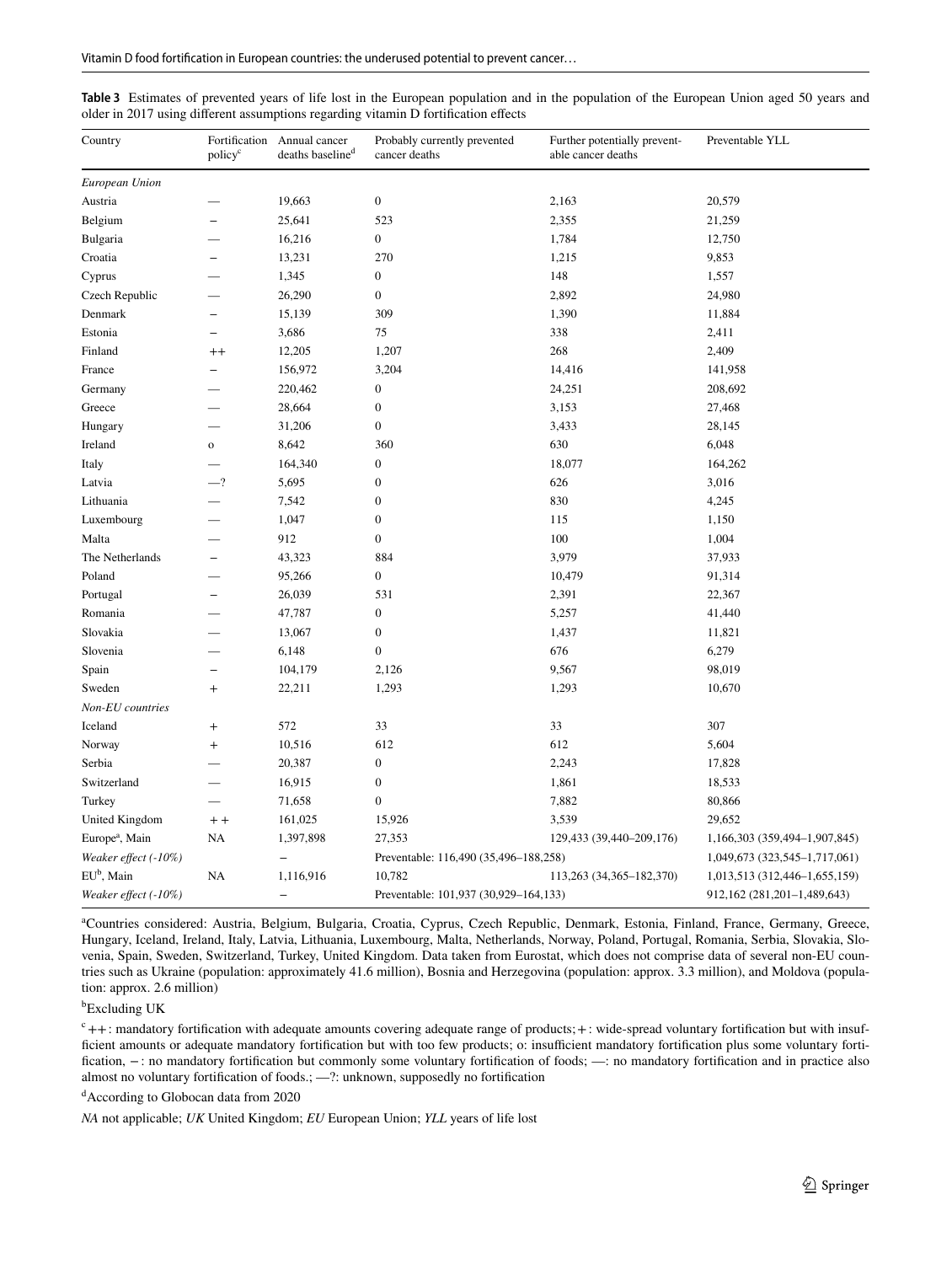and constipation if they additionally supplement vitamin D. In particular, individuals with the (very rare) condition of an abnormally functioning Vitamin D3 24-hydroxylase are at risk of hypercalcemia. To avoid such syndromes, one should ensure adherence to safe upper limits of vitamin D in fortifed foods. If fortifcation becomes common practice, additional vitamin D supplements should only be recommended in cases of diagnosed deficiency or after measurements of serum 25(OH)D and/or calcium levels. Overall, hypervitaminosis D is very rare and has, to our knowledge, not been observed more frequently in fortifying countries than in non-fortifying countries. It is not expected to be of relevant concern for food fortifcation, which would not aim at such high daily intakes, but rather doses of approximately. 400 IU/day as assumed in our calculations. Nevertheless, to avoid hypervitaminosis D, several precautionary measures should be considered, such as clearly specifed upper limits of added vitamin D, based on average dietary habits. In addition, regular measurements of serum 25(OH)D levels (e.g. every 2–3 years) among a representative sample of the population (e.g.  $n = 1,000$ ), along with a questionnaire on intake of supplements and fortifed foods should be performed to monitor the efficacy and safety of food fortification. Such surveillance should become part of ongoing health surveillance systems. Furthermore, the frequency of potential−rather rare−adverse efects (e.g. kidney stones) should be monitored (e.g. with health claims data) to ensure that they do not increase in the general population compared to the time prior to food fortifcation. Finally, we assumed uniform intake of fortifed foods. To ensure coverage with fortifed foods for the entire population, it would probably be preferable to fortify a wide range of foods, but each food type at a comparably low dose instead of allowing fortifcation only for a few food types.

A reduction of cancer mortality is not the only expected positive health efect of vitamin D food fortifcation. RCT based evidence of beneficial health effects of vitamin D supplementation is still limited to a few health outcomes, such as fall and fracture risk [\[29](#page-9-28)] (at least when combined with calcium), upper respiratory infections [\[30\]](#page-9-29), autoimmune disease [[31\]](#page-10-15), increased muscle strength [[32](#page-10-16)], improved cognitive function in older adults with Alzheimer's disease [[33\]](#page-10-17), reductions in migraine frequency and severity [[34](#page-10-18)], positive effects on transferrin saturation and iron status [\[35](#page-10-19)], and on cardio-metabolic indicators in obese adults [[36\]](#page-10-20). An umbrella review of cohort studies, RCTs and Mendelian randomization studies suggested lower risk of acute respiratory infections, dementia, cognitive decline, and depression mainly in elderly [[37\]](#page-10-21). Decreased systolic blood pressure [\[38](#page-10-22)], risk of cardiovascular disease [\[39](#page-10-23)] and risk of multiple sclerosis [\[40\]](#page-10-24) have been found with higher vitamin D status in Mendelian randomization studies. There is suggestive evidence of benefcial efects of vitamin D supplementation for a variety of other disease outcomes such as type 2 diabetes which requires corroboration in further research [[41\]](#page-10-25).

An alternative to vitamin D food fortifcation could be vitamin D supplementation which would enable personalized supply, but would typically reach only a minority of the population. Nevertheless, it might be a relevant frst step in countries that have not (yet) established food fortifcation policies. To our knowledge, there are no studies on the prevalence of vitamin D supplement intake for the majority of European countries. In our sensitivity analysis, we assumed by 10% weaker effects, reflecting a scenario in which a higher than expected proportion of the population already supplemented vitamin D in sufficient doses such that no further cancer mortality reduction can be achieved among them by food fortifcation. In the UK Biobank as of October 2021, 6% of participants stated (regular) vitamin D intake when they were interviewed (data feld 6155). Even though a small share of the population in Germany may have ingested (typically low doses of) vitamin D included in multi-vitamin supplements, there still seems to remain a large unused potential for prevention of cancer deaths.

To our knowledge, our study is the frst to comprehensively assess the potential of vitamin D fortification in reducing cancer mortality in Europe. We conducted a comprehensive literature search and contacted relevant health authorities of various countries to obtain information on current fortifcation policies. The impact of food fortifcation on cancer mortality was estimated based on a comprehensive investigation of existing food fortifcation policies and of vitamin D supply by food fortifcation, and on estimates of the effects of vitamin D supply on cancer mortality which were derived from meta-analyses of large-scale RCTs. We also conducted a sensitivity analysis using smaller efect estimates to incorporate uncertainty in prevalence of vitamin D supplementation.

Our study has several limitations. First, efects of fortifcation on cancer mortality have not been studied previously and were thus derived from efects of supplementation on cancer mortality and of supplementation and fortifcation on serum 25(OH)D levels. However, it has been demonstrated that fortifcation can achieve serum level increases comparable to those for which RCTs have shown signifcant reductions in cancer mortality [\[17](#page-9-16)]. While those RCTs were heterogeneous with respect to administered doses and achieved mortality reduction, inverse associations were observed in all but one study [[42](#page-10-26)] and results are consistent with observational studies. Furthermore, updated results of the VITAL trial found a statistically signifcant decrease in cancer mortality (HR 0.75, 95% CI 0.59–0.96) when excluding the frst two years of follow-up [\[43\]](#page-10-27). Also, there was a tendency towards stronger association with higher doses (11% reduction in cancer mortality with 400 IU, 15% with 800 IU, 17% with 2000 IU/day in one study each) [[2\]](#page-9-1). However, current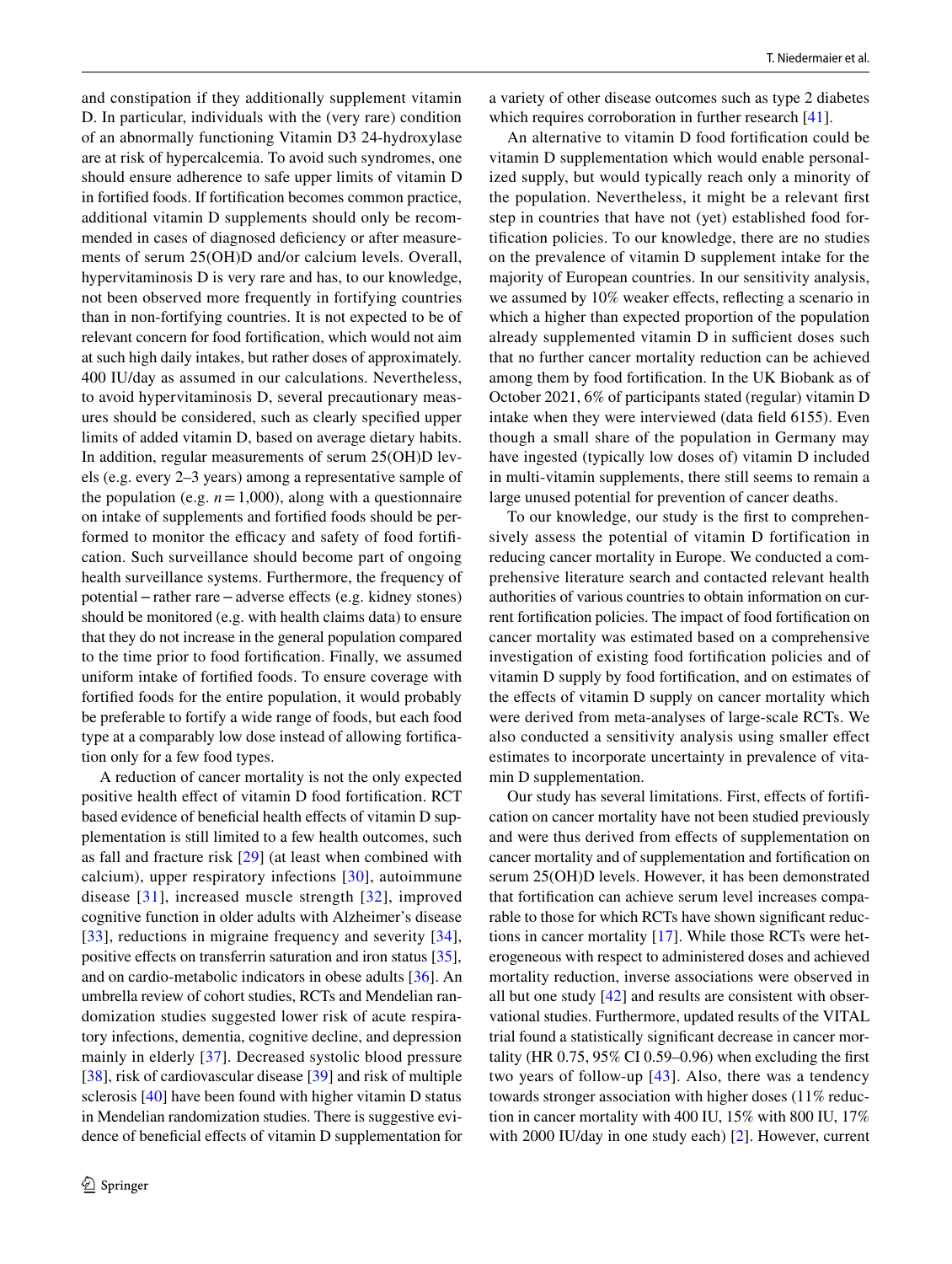evidence is limited and more data on dose-specifc efects of vitamin D would be desirable. In particular, confdence intervals of the efect estimates of vitamin D supplementation on cancer mortality from meta-analyses are still wide (2), and would be compatible with both much higher and much lower reductions in cancer mortality as demonstrated in our sensitivity analyses. Diferences in study populations further aggravate comparability of those studies. Second, our study exclusively focused on the efects of food fortifcation in reducing cancer mortality. For a comprehensive evaluation of food fortifcation policies, other potentially vitamin D−related health outcomes, as well as expected costs of fortifcation and corresponding savings (e.g. from prevented cancer deaths and corresponding treatment costs) need to be taken into account. Recent fortifcation policies were summarized but it was not always possible to obtain information for exactly the year of estimations (2017). However, given that fortifcation policies typically do not change frequently, the expected impact of this limitation is small. Nevertheless, our fndings rely on assumptions regarding the efectiveness of current and hypothetical fortifcation levels on cancer mortality. Despite evidence on fortifcation and serum levels, supplementation and serum levels, and supplementation and cancer mortality, direct evidence on an efect of fortifcation on cancer mortality is not (and most likely will never be) available. Baseline serum vitamin D levels in the diferent countries were not considered because of a lack of comparable data. However, baseline levels were also not considered in the trials that investigated the impact of vitamin D supplementation on cancer mortality. As such, it is plausible to assume that the assumed 11% cancer mortality reduction rather refect an average, with stronger reductions in those with below-average serum levels at baseline and weaker reductions in those with above-average serum levels.

The constant decrease in cancer mortality in Finland [\[44\]](#page-10-28) compared to rather constant mortality rates in Norway [[45\]](#page-10-29)—two countries with geographically comparable sun exposure—suggests that the fortifcation program was actually efective in reducing cancer mortality among the Finish population. Cancer mortality trends are difficult to compare between Norway and Finland, however, due to diferences in prevalence of other cancer risk factors such as smoking and alcohol consumption. Implementation of a comprehensive fortifcation program successfully like the one in Finland might be difficult to achieve in other countries with a more heterogeneous target population with respect to food intake. This underlines the importance of fortifying a wide range of foods.

Notwithstanding the need for further studies to address these important additional points, e.g. quasi-experimental studies using structural breaks (changes in fortifcation policies), the expected substantial reduction of cancer mortality supports suggestions to promote and implement more widespread use of food fortifcation in European countries given the high prevalence of vitamin D defciency and insufficiency  $[9]$  $[9]$ , particularly in countries in which fortifcation policies are not established. Obviously, such efforts should supplement, not substitute other urgent eforts in primary prevention of cancer, such as curbing the smoking epidemic or halting and preferably even reversing the rise in overweight and obesity prevalence currently observed in many European countries. Further research is warranted to the estimate effects of vitamin D on cancer mortality by cancer type.

In summary, our study suggests that more widespread vitamin D food fortifcation policies in European countries might make a major contribution to lowering the burden of cancer deaths in Europe, with the potential to prevent approximately 129,000 additional cancer deaths (more than 113,000 in the EU) and approximately 1.2 million (1 million in the EU) years of life lost per year, corresponding to approximately 9% (10% in the EU) of cancer deaths and years of life lost.

**Supplementary Information** The online version contains supplementary material available at<https://doi.org/10.1007/s10654-022-00867-4>.

**Acknowledgements** This research is part of the Policy Evaluation Network (PEN).

**Author contributions** HB and TN designed the study; TN gathered the data, conducted the statistical analyses, drafted and revised the manuscript; TG, SK, BS, UM, JL, and HB critically revised the manuscript and contributed important intellectual content. TN and TG verifed the underlying data. All authors had full access to all the data in the study and accept responsibility to submit for publication.

**Funding** Open Access funding enabled and organized by Projekt DEAL. The PEN project is funded by the JPI HDHL, a research and innovation initiative of EU member states and associated countries. The funding agencies supporting this work are (in alphabetical order of participating countries): France: Institut National de la Recherche Agronomique (INRA); Germany: Federal Ministry of Education and Research (BMBF); Ireland: Health Research Board (HRB); Italy: Ministry of Education, University and Research (MIUR); The Netherlands: The Netherlands Organisation for Health Research and Development (ZonMw); New Zealand: The University of Auckland, School of Population Health; Norway: The Research Council of Norway (RCN); Poland: The National Centre for Research and Development (NCBR).

 **Data availability and statement** The data supporting the fndings of this study can be made available via email upon reasonable request. Solely because of a lack of data, we were unable to include all European countries in our calculations. This involves no judgement on any kind of "importance" of included and not included countries. Specifcally, we want to express our deepest sympathy for the Ukrainian people. We are shocked by the Russian war on Ukraine and condemn the attacks.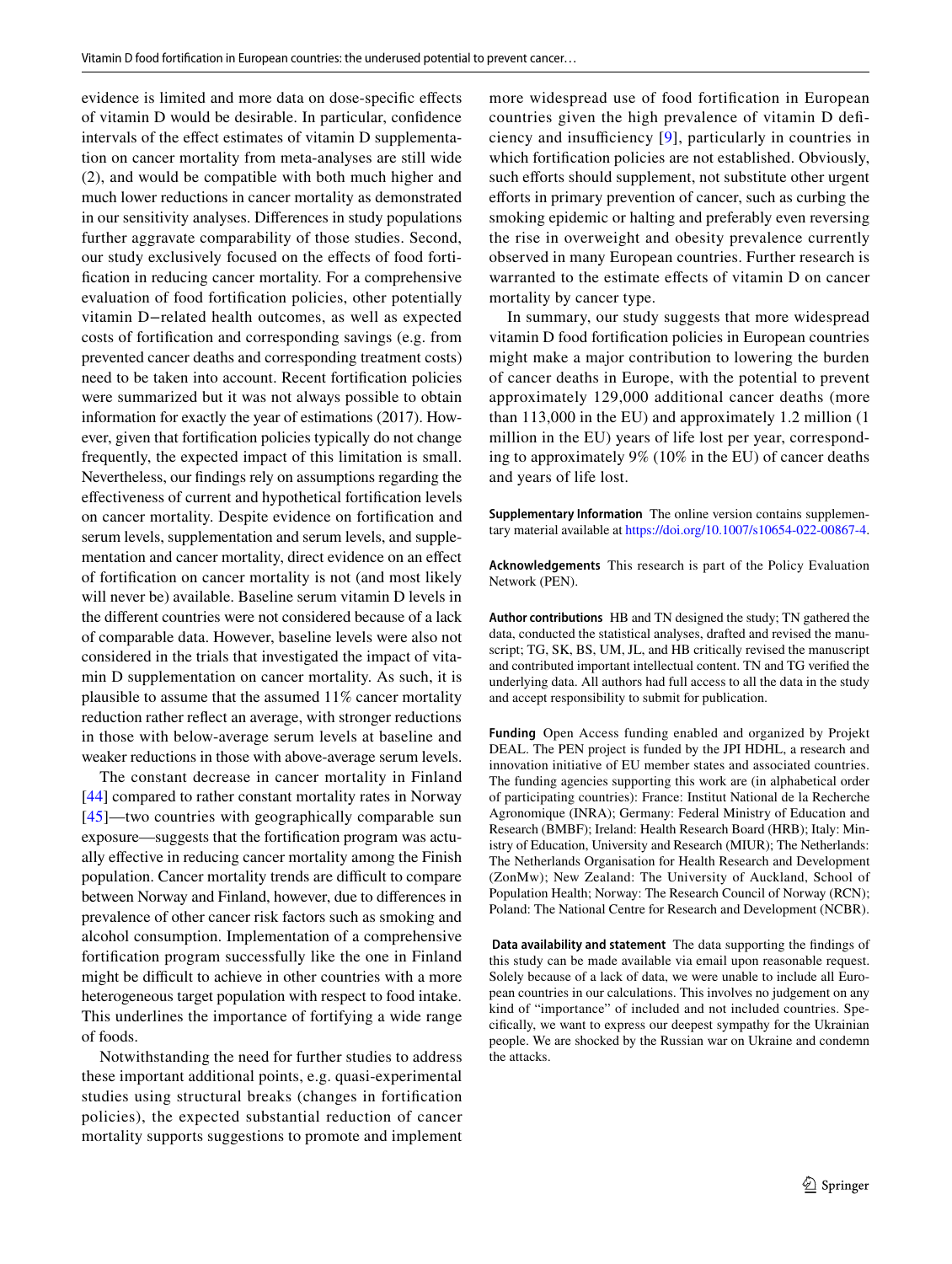#### **Declarations**

**Conflict of interest** All authors declare that no conficts of interest exists.

**Open Access** This article is licensed under a Creative Commons Attribution 4.0 International License, which permits use, sharing, adaptation, distribution and reproduction in any medium or format, as long as you give appropriate credit to the original author(s) and the source, provide a link to the Creative Commons licence, and indicate if changes were made. The images or other third party material in this article are included in the article's Creative Commons licence, unless indicated otherwise in a credit line to the material. If material is not included in the article's Creative Commons licence and your intended use is not permitted by statutory regulation or exceeds the permitted use, you will need to obtain permission directly from the copyright holder. To view a copy of this licence, visit <http://creativecommons.org/licenses/by/4.0/>.

## **References**

- <span id="page-9-0"></span>1. Saponaro F, Saba A, Zucchi R. An update on vitamin D metabolism. Int J Mol Sci. 2020;21(18):6573. [https://doi.org/10.3390/](https://doi.org/10.3390/ijms21186573) [ijms21186573](https://doi.org/10.3390/ijms21186573).
- <span id="page-9-1"></span>2. Keum N, Lee DH, Greenwood DC, Manson JE, Giovannucci E. Vitamin D supplementation and total cancer incidence and mortality: a meta-analysis of randomized controlled trials. Ann Oncol. 2019;30(5):733–43. [https://doi.org/10.1093/annonc/](https://doi.org/10.1093/annonc/mdz059) [mdz059](https://doi.org/10.1093/annonc/mdz059).
- <span id="page-9-2"></span>3. Akutsu T, Kitamura H, Himeiwa S, Kitada S, Akasu T, Urashima M. Vitamin D and cancer survival: does vitamin D supplementation improve the survival of patients with cancer? Curr Oncol Rep. 2020;22(6):62. [https://doi.org/10.1007/](https://doi.org/10.1007/s11912-020-00929-4) [s11912-020-00929-4](https://doi.org/10.1007/s11912-020-00929-4).
- <span id="page-9-3"></span>4. Chandler PD, Chen WY, Ajala ON, et al. Efect of vitamin D3 supplements on development of advanced cancer: a secondary analysis of the VITAL randomized clinical trial. JAMA Netw Open. 2020;3(11):e2025850. [https://doi.org/10.1001/jaman](https://doi.org/10.1001/jamanetworkopen.2020.25850) [etworkopen.2020.25850.](https://doi.org/10.1001/jamanetworkopen.2020.25850)
- <span id="page-9-4"></span>5. Feldman D, Krishnan AV, Swami S, Giovannucci E, Feldman BJ. The role of vitamin D in reducing cancer risk and progression. Nat Rev Cancer. 2014;14(5):342–57. [https://doi.org/10.1038/nrc3691.](https://doi.org/10.1038/nrc3691)
- <span id="page-9-5"></span>6. McKenzie RL, Liley JB, Bjorn LO. UV radiation: balancing risks and benefts. Photochem Photobiol. 2009;85(1):88–98. <https://doi.org/10.1111/j.1751-1097.2008.00400.x>.
- <span id="page-9-6"></span>7. New Zealand Ministry of Health. Vitamin D. 2020. [https://](https://www.health.govt.nz/your-health/healthy-living/food-activity-and-sleep/healthy-eating/vitamin-d#:~:text=Vitamin%20D%20deficiency,blood%20level%20of%20vitamin%20D) [www.health.govt.nz/your-health/healthy-living/food-activity](https://www.health.govt.nz/your-health/healthy-living/food-activity-and-sleep/healthy-eating/vitamin-d#:~:text=Vitamin%20D%20deficiency,blood%20level%20of%20vitamin%20D)[and-sleep/healthy-eating/vitamin-d#:~:text=Vitamin%20D%](https://www.health.govt.nz/your-health/healthy-living/food-activity-and-sleep/healthy-eating/vitamin-d#:~:text=Vitamin%20D%20deficiency,blood%20level%20of%20vitamin%20D) [20deficiency,blood%20level%20of%20vitamin%20D](https://www.health.govt.nz/your-health/healthy-living/food-activity-and-sleep/healthy-eating/vitamin-d#:~:text=Vitamin%20D%20deficiency,blood%20level%20of%20vitamin%20D). Accessed February 19 2021.
- <span id="page-9-7"></span>8. Rabenberg M, Mensink G. Vitamin-D-status in Deutschland. J Health Monit. 2016;1(2):36–42.
- <span id="page-9-8"></span>9. Cashman KD, Dowling KG, Skrabakova Z, et al. Vitamin D deficiency in Europe: pandemic? Am J Clin Nutr. 2016;103(4):1033–44.<https://doi.org/10.3945/ajcn.115.120873>.
- <span id="page-9-9"></span>10. Lips P, de Jongh RT. Vitamin D defciency in immigrants. Bone Rep. 2018;9:37–41.<https://doi.org/10.1016/j.bonr.2018.06.001>.
- <span id="page-9-10"></span>11. Manios Y, Moschonis G, Lambrinou CP, et al. A systematic review of vitamin D status in southern European countries. Eur J Nutr. 2018;57(6):2001–36.<https://doi.org/10.1007/s00394-017-1564-2>.
- <span id="page-9-11"></span>12. Jullien S. Vitamin D prophylaxis in infancy. BMC Pediatr. 2021;21:319.<https://doi.org/10.1186/s12887-021-02776-z>.
- <span id="page-9-12"></span>13. Lips P, Cashman KD, Lamberg-Allardt C, et al. Current vitamin D status in European and Middle East countries and

strategies to prevent vitamin D defciency: a position statement of the European calcifed tissue society. Eur J Endocrinol. 2019;180(4):P23–54. <https://doi.org/10.1530/EJE-18-0736>.

- <span id="page-9-13"></span>14. Li X, van Gefen J, van Weele M, et al. An observational and Mendelian randomisation study on vitamin D and COVID-19 risk in UK Biobank. Sci Rep. 2021;11(1):18262. [https://doi.org/](https://doi.org/10.1038/s41598-021-97679-5) [10.1038/s41598-021-97679-5.](https://doi.org/10.1038/s41598-021-97679-5)
- <span id="page-9-14"></span>15. Max Rubner-Institut, Bundesforschungsinstitut für Ernährung und Lebensmittel, Bell S, et al. Die Nationale Verzehrsstudie II. Ernährungs-Umschau. 2006;53(1):4-9.
- <span id="page-9-15"></span>16. Moon RJ, Curtis EM, Cooper C, Davies JH, Harvey NC. Vitamin D supplementation: are multivitamins sufficient? Arch Dis Child. 2020;105(8):791–3. [https://doi.org/10.1136/archdischi](https://doi.org/10.1136/archdischild-2018-316339) [ld-2018-316339](https://doi.org/10.1136/archdischild-2018-316339).
- <span id="page-9-16"></span>17. Niedermaier T, Gredner T, Kuznia S, Schottker B, Mons U, Brenner H. Potential of vitamin D food fortification in prevention of cancer deaths-a modeling study. Nutrients. 2021;13(11):3896. [https://doi.org/10.3390/nu13113986.](https://doi.org/10.3390/nu13113986)
- <span id="page-9-17"></span>18. European Union, Europe Direct. 2021. [https://europa.eu/europ](https://europa.eu/european-union/contact/write-to-us_en) [ean-union/contact/write-to-us\\_en](https://europa.eu/european-union/contact/write-to-us_en). Accessed November 9, 2021.
- <span id="page-9-18"></span>19. European Commission. Addition of vitamins and minerals. [https://ec.europa.eu/food/safety/labelling\\_nutrition/vitamins\\_](https://ec.europa.eu/food/safety/labelling_nutrition/vitamins_minerals_en) [minerals\\_en](https://ec.europa.eu/food/safety/labelling_nutrition/vitamins_minerals_en). Accessed October 22, 2021 2021.
- <span id="page-9-20"></span>20. Wactawski-Wende J, Kotchen JM, Anderson GL, et al. Calcium plus vitamin D supplementation and the risk of colorectal cancer. N Engl J Med. 2006;354(7):684–96. [https://doi.org/10.](https://doi.org/10.1056/NEJMoa055222) [1056/NEJMoa055222.](https://doi.org/10.1056/NEJMoa055222)
- <span id="page-9-21"></span>21. Cashman KD, Ritz C, Kiely M, Odin C. Improved dietary guidelines for vitamin D: Application of individual participant data (IPD)-level meta-regression analyses. Nutrients. 2017;9(5):469. [https://doi.org/10.3390/nu9050469.](https://doi.org/10.3390/nu9050469)
- <span id="page-9-22"></span>22. Avenell A, MacLennan GS, Jenkinson DJ, et al. Long-term follow-up for mortality and cancer in a randomized placebocontrolled trial of vitamin D(3) and/or calcium (RECORD trial). J Clin Endocrinol Metab. 2012;97(2):614–22. [https://doi.org/10.](https://doi.org/10.1210/jc.2011-1309) [1210/jc.2011-1309](https://doi.org/10.1210/jc.2011-1309).
- <span id="page-9-23"></span>23. Manson JE, Cook NR, Lee IM, et al. Vitamin D supplements and prevention of cancer and cardiovascular disease. N Engl J Med. 2019;380(1):33–44. [https://doi.org/10.1056/NEJMoa1809](https://doi.org/10.1056/NEJMoa1809944) [944](https://doi.org/10.1056/NEJMoa1809944).
- <span id="page-9-24"></span>24. European Commission - Eurostat. Causes of death - deaths by country of residence and occurence. 2021. [https://ec.europa.eu/](https://ec.europa.eu/eurostat/data/database) [eurostat/data/database](https://ec.europa.eu/eurostat/data/database). Accessed October 17, 2021.
- <span id="page-9-25"></span>25. World Health Organization. Life expectancy and Healthy life expectancy. 2021. [https://www.who.int/data/gho/data/themes/](https://www.who.int/data/gho/data/themes/topics/indicator-groups/indicator-group-details/GHO/life-expectancy-and-healthy-life-expectancy) [topics/indicator-groups/indicator-group-details/GHO/life-expec](https://www.who.int/data/gho/data/themes/topics/indicator-groups/indicator-group-details/GHO/life-expectancy-and-healthy-life-expectancy) [tancy-and-healthy-life-expectancy.](https://www.who.int/data/gho/data/themes/topics/indicator-groups/indicator-group-details/GHO/life-expectancy-and-healthy-life-expectancy) Accessed October 28, 2021.
- <span id="page-9-19"></span>26. Saternus R, Vogt T, Reichrath J. A Critical Appraisal of Strategies to Optimize Vitamin D Status in Germany, a Population with a Western Diet. Nutrients. 2019;11(11):2682. [https://doi.org/10.](https://doi.org/10.3390/nu11112682) [3390/nu11112682.](https://doi.org/10.3390/nu11112682)
- <span id="page-9-26"></span>27. Rizzoli R. Vitamin D supplementation: upper limit for safety revisited? Aging Clin Exp Res. 2020. [https://doi.org/10.1007/](https://doi.org/10.1007/s40520-020-01678-x) [s40520-020-01678-x](https://doi.org/10.1007/s40520-020-01678-x).
- <span id="page-9-27"></span>28. Mocanu V, Stitt PA, Costan AR, et al. Long-term efects of giving nursing home residents bread fortifed with 125 microg (5000 IU) vitamin D(3) per daily serving. Am J Clin Nutr. 2009;89(4):1132– 7. <https://doi.org/10.3945/ajcn.2008.26890>.
- <span id="page-9-28"></span>29. Thanapluetiwong S, Chewcharat A, Takkavatakarn K, Praditpornsilpa K, Eiam-Ong S, Susantitaphong P. Vitamin D supplement on prevention of fall and fracture: a meta-analysis of randomized controlled trials. Medicine (Baltimore). 2020;99(34):e21506. <https://doi.org/10.1097/MD.0000000000021506>.
- <span id="page-9-29"></span>30. Martineau AR, Jollife DA, Hooper RL, et al. Vitamin D supplementation to prevent acute respiratory tract infections: systematic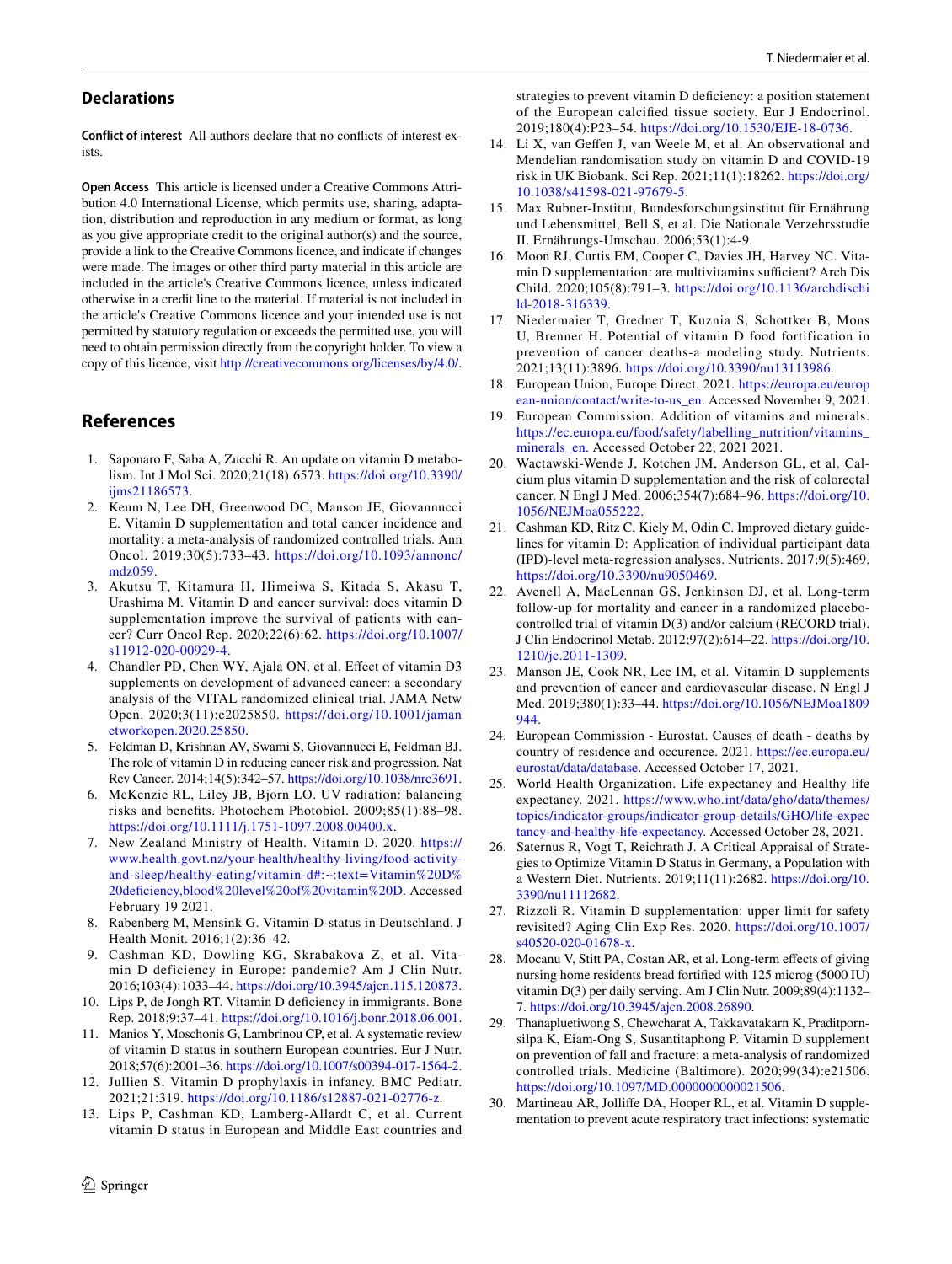review and meta-analysis of individual participant data. BMJ. 2017;356:i6583. [https://doi.org/10.1136/bmj.i6583.](https://doi.org/10.1136/bmj.i6583)

- <span id="page-10-15"></span>31. Hahn J, Cook NR, Alexander EK, et al. Vitamin D and marine omega 3 fatty acid supplementation and incident autoimmune disease: VITAL randomized controlled trial. BMJ. 2022;376:e066452. [https://doi.org/10.1136/bmj-2021-066452.](https://doi.org/10.1136/bmj-2021-066452)
- <span id="page-10-16"></span>32. Chiang CM, Ismaeel A, Grifs RB, Weems S. Efects of vitamin D supplementation on muscle strength in athletes: a systematic review. J Strength Cond Res. 2017;31(2):566–74. [https://doi.org/](https://doi.org/10.1519/JSC.0000000000001518) [10.1519/JSC.0000000000001518.](https://doi.org/10.1519/JSC.0000000000001518)
- <span id="page-10-17"></span>33. Jia J, Hu J, Huo X, Miao R, Zhang Y, Ma F. Efects of vitamin D supplementation on cognitive function and blood Abetarelated biomarkers in older adults with Alzheimer's disease: a randomised, double-blind, placebo-controlled trial. J Neurol Neurosurg Psychiatry. 2019;90(12):1347–52. [https://doi.org/10.1136/](https://doi.org/10.1136/jnnp-2018-320199) [jnnp-2018-320199.](https://doi.org/10.1136/jnnp-2018-320199)
- <span id="page-10-18"></span>34. Zhang YF, Xu ZQ, Zhou HJ, Liu YZ, Jiang XJ. The Efficacy of Vitamin D supplementation for migraine: a meta-analysis of randomized controlled studies. Clin Neuropharmacol. 2021;44(1):5–8. [https://doi.org/10.1097/WNF.0000000000000419.](https://doi.org/10.1097/WNF.0000000000000419)
- <span id="page-10-19"></span>35. Arabi SM, Ranjbar G, Bahrami LS, Vafa M, Norouzy A. The efect of vitamin D supplementation on hemoglobin concentration: a systematic review and meta-analysis. Nutr J. 2020;19(1):11. [https://doi.org/10.1186/s12937-020-0526-3.](https://doi.org/10.1186/s12937-020-0526-3)
- <span id="page-10-20"></span>36. Sharifan P, Ziaee A, Darroudi S, et al. Efect of low-fat dairy products fortifed with 1500IU nano encapsulated vitamin D3 on cardiometabolic indicators in adults with abdominal obesity: a total blinded randomized controlled trial. Curr Med Res Opin. 2021.<https://doi.org/10.1080/03007995.2021.1874324>.
- <span id="page-10-21"></span>37. Maretzke F, Bechthold A, Egert S, et al. Role of vitamin D in preventing and treating selected extraskeletal diseases-an umbrella review. Nutrients. 2020;12(4):969. [https://doi.org/10.3390/nu120](https://doi.org/10.3390/nu12040969) [40969](https://doi.org/10.3390/nu12040969).
- <span id="page-10-22"></span>38. Vimaleswaran KS, Cavadino A, Berry DJ, et al. Association of vitamin D status with arterial blood pressure and hypertension risk: a mendelian randomisation study. Lancet Diabetes Endocrinol. 2014;2(9):719–29. [https://doi.org/10.1016/S2213-](https://doi.org/10.1016/S2213-8587(14)70113-5) [8587\(14\)70113-5](https://doi.org/10.1016/S2213-8587(14)70113-5).
- <span id="page-10-23"></span>39. Emerging Risk Factors Collaboration E-CVDVDSC. Estimating dose-response relationships for vitamin D with coronary heart disease, stroke, and all-cause mortality: observational and Mendelian randomisation analyses. Lancet Diabetes Endocrinol. 2021;9(12):837–46. [https://doi.org/10.1016/S2213-8587\(21\)](https://doi.org/10.1016/S2213-8587(21)00263-1) [00263-1.](https://doi.org/10.1016/S2213-8587(21)00263-1)
- <span id="page-10-24"></span>40. Bouillon R, Manousaki D, Rosen C, Trajanoska K, Rivadeneira F, Richards JB. The health efects of vitamin D supplementation: evidence from human studies. Nat Rev Endocrinol. 2022;18(2):96–110.<https://doi.org/10.1038/s41574-021-00593-z>.
- <span id="page-10-25"></span>41. Ganmaa D, Enkhmaa D, Nasantogtokh E, Sukhbaatar S, Tumur-Ochir KE, Manson JE. Vitamin D, respiratory infections, and chronic disease: review of meta-analyses and randomized clinical trials. J Intern Med. 2022;291(2):141–64. [https://doi.org/10.](https://doi.org/10.1111/joim.13399) [1111/joim.13399.](https://doi.org/10.1111/joim.13399)
- <span id="page-10-26"></span>42. Scragg R, Khaw KT, Toop L, et al. Monthly high-dose vitamin D supplementation and cancer risk: a post hoc analysis of the vitamin D assessment randomized clinical trial. JAMA Oncol. 2018;4(11):e182178. [https://doi.org/10.1001/jamaoncol.2018.](https://doi.org/10.1001/jamaoncol.2018.2178) [2178](https://doi.org/10.1001/jamaoncol.2018.2178).
- <span id="page-10-27"></span>43. Manson JE, Bassuk SS, Buring JE, VITAL Research Group. Principal results of the VITamin D and OmegA-3 TriaL (VITAL) and updated meta-analyses of relevant vitamin D trials. J Steroid Biochem Mol Biol. 2020;198:105522. [https://doi.org/10.1016/j.](https://doi.org/10.1016/j.jsbmb.2019.105522) [jsbmb.2019.105522](https://doi.org/10.1016/j.jsbmb.2019.105522)
- <span id="page-10-28"></span>44. Pitkäniemi J MN, Tanskanen T, Degerlund H, Heikkinen S, Seppä K. Cancer in Finland 2019. Cancer Society of Finland Publication

No. 98, Helsinki 2021. [https://syoparekisteri.f/assets/fles/2021/](https://syoparekisteri.fi/assets/files/2021/07/Cancer_in_Finland_2019.pdf) [07/Cancer\\_in\\_Finland\\_2019.pdf](https://syoparekisteri.fi/assets/files/2021/07/Cancer_in_Finland_2019.pdf).

- <span id="page-10-29"></span>45. Oslo: Cancer Registry of Norway. Cancer in Norway 2019 - Cancer incidence, mortality, survival and prevalence in Norway. 2020. [https://www.kreftregisteret.no/globalassets/cancer-in-norway/](https://www.kreftregisteret.no/globalassets/cancer-in-norway/2019/cin_report.pdf) [2019/cin\\_report.pdf.](https://www.kreftregisteret.no/globalassets/cancer-in-norway/2019/cin_report.pdf)
- <span id="page-10-0"></span>46. Spiro A, Buttriss JL. Vitamin D: An overview of vitamin D status and intake in Europe. Nutr Bull. 2014;39(4):322–50. [https://doi.](https://doi.org/10.1111/nbu.12108) [org/10.1111/nbu.12108.](https://doi.org/10.1111/nbu.12108)
- <span id="page-10-1"></span>47. Moyersoen I, Devleesschauwer B, Dekkers A, et al. Intake of fat-soluble vitamins in the Belgian population: adequacy and contribution of foods, fortifed foods and supplements. Nutrients. 2017;9(8):860. <https://doi.org/10.3390/nu9080860>.
- <span id="page-10-2"></span>48. Shinkov A, Borissova A-M, Dakovska L, et al. Diferences in the prevalence of vitamin D defciency and hip fractures in nursing home residents and independently living elderly. Arch Endocrinol Metab. 2016;60(3):217–22.
- <span id="page-10-3"></span>49. Glabska D, Uroic V, Guzek D, et al. The possibility of applying the vitamin D brief food frequency questionnaire as a tool for a country with no vitamin D data in food composition tables. Nutrients. 2018;10(9):1278.<https://doi.org/10.3390/nu10091278>.
- <span id="page-10-4"></span>50. Sochorova L, Hanzlikova L, Cerna M, et al. Assessment of vitamin D status in Czech children. Cent Eur J Public Health. 2018;26(4):260–4. <https://doi.org/10.21101/cejph.a5386>.
- <span id="page-10-5"></span>51. Meister M. Fortifed foods can alleviate vitamin D defciency in Denmark. 2019. [https://www.food.dtu.dk/english/news/2019/07/](https://www.food.dtu.dk/english/news/2019/07/fortified-foods-can-alleviate-vitamin-d-deficiency-in-denmark?id=f56eb2c0-f696-4ac3-8da5-68fc3b28e217) [fortifed-foods-can-alleviate-vitamin-d-defciency-in-denmark?](https://www.food.dtu.dk/english/news/2019/07/fortified-foods-can-alleviate-vitamin-d-deficiency-in-denmark?id=f56eb2c0-f696-4ac3-8da5-68fc3b28e217) [id=f56eb2c0-f696-4ac3-8da5-68fc3b28e217.](https://www.food.dtu.dk/english/news/2019/07/fortified-foods-can-alleviate-vitamin-d-deficiency-in-denmark?id=f56eb2c0-f696-4ac3-8da5-68fc3b28e217) Accessed October 22, 2021.
- <span id="page-10-6"></span>52. Republic of Estonia, Agriculture and Food Board - Food supplements. <https://pta.agri.ee/en/food/food-supplements>. Accessed May 2, 2022
- <span id="page-10-7"></span>53. Jaaskelainen T, Itkonen ST, Lundqvist A, et al. The positive impact of general vitamin D food fortifcation policy on vitamin D status in a representative adult Finnish population: evidence from an 11-y follow-up based on standardized 25-hydroxyvitamin D data. Am J Clin Nutr. 2017;105(6):1512–20. [https://doi.](https://doi.org/10.3945/ajcn.116.151415) [org/10.3945/ajcn.116.151415.](https://doi.org/10.3945/ajcn.116.151415)
- <span id="page-10-8"></span>54. Deschasaux M, Souberbielle JC, Partula V, et al. What do people know and believe about vitamin D? Nutrients. 2016;8(11):718. [https://doi.org/10.3390/nu8110718.](https://doi.org/10.3390/nu8110718)
- <span id="page-10-9"></span>55. Dimakopoulos I, Magriplis E, Mitsopoulou AV, et al. Intake and contribution of food groups to vitamin D intake in a representative sample of adult Greek population. Nutrition. 2020;72:110641. <https://doi.org/10.1016/j.nut.2019.110641>.
- <span id="page-10-10"></span>56. Szabó B, Tabák ÁG, Toldy E, et al. The role of serum total and free 25-hydroxyvitamin D and PTH values in defning vitamin D status at the end of winter: a representative survey. J Bone Miner Metab. 2017;35(1):83–90. [https://doi.org/10.1007/](https://doi.org/10.1007/s00774-015-0729-4) [s00774-015-0729-4.](https://doi.org/10.1007/s00774-015-0729-4)
- <span id="page-10-11"></span>57. Laird EK, RA. Vitamin D defciency in Ireland – implications for COVID-19. Results from the Irish Longitudinal Study on Ageing (TILDA). 2020. [https://tilda.tcd.ie/publications/reports/](https://tilda.tcd.ie/publications/reports/pdf/Report_Covid19VitaminD.pdf) [pdf/Report\\_Covid19VitaminD.pdf](https://tilda.tcd.ie/publications/reports/pdf/Report_Covid19VitaminD.pdf). Accessed October 22, 2021 2021.
- <span id="page-10-12"></span>58. Black LJ, Walton J, Flynn A, Cashman KD, Kiely M. Small increments in vitamin D intake by Irish adults over a decade show that strategic initiatives to fortify the food supply are needed. J Nutr. 2015;145(5):969–76. [https://doi.org/10.3945/jn.114.209106.](https://doi.org/10.3945/jn.114.209106)
- <span id="page-10-13"></span>59. Cesareo R, Attanasio R, Caputo M, et al. Italian association of clinical endocrinologists (AME) and Italian chapter of the American association of clinical endocrinologists (AACE) Position statement: clinical management of vitamin D deficiency in adults. Nutrients. 2018;10(5):546.<https://doi.org/10.3390/nu10050546>.
- <span id="page-10-14"></span>60. Benna's fortified Vitamin D milk fights off the pandemic's indoor blues. maltatoday 28 January 2021. [https://www.maltatoday.com.](https://www.maltatoday.com.mt/lifestyle/health/107337/bennas_fortified_vitamin_d_milk_fights_off_the_pandemics_indoor_blues)